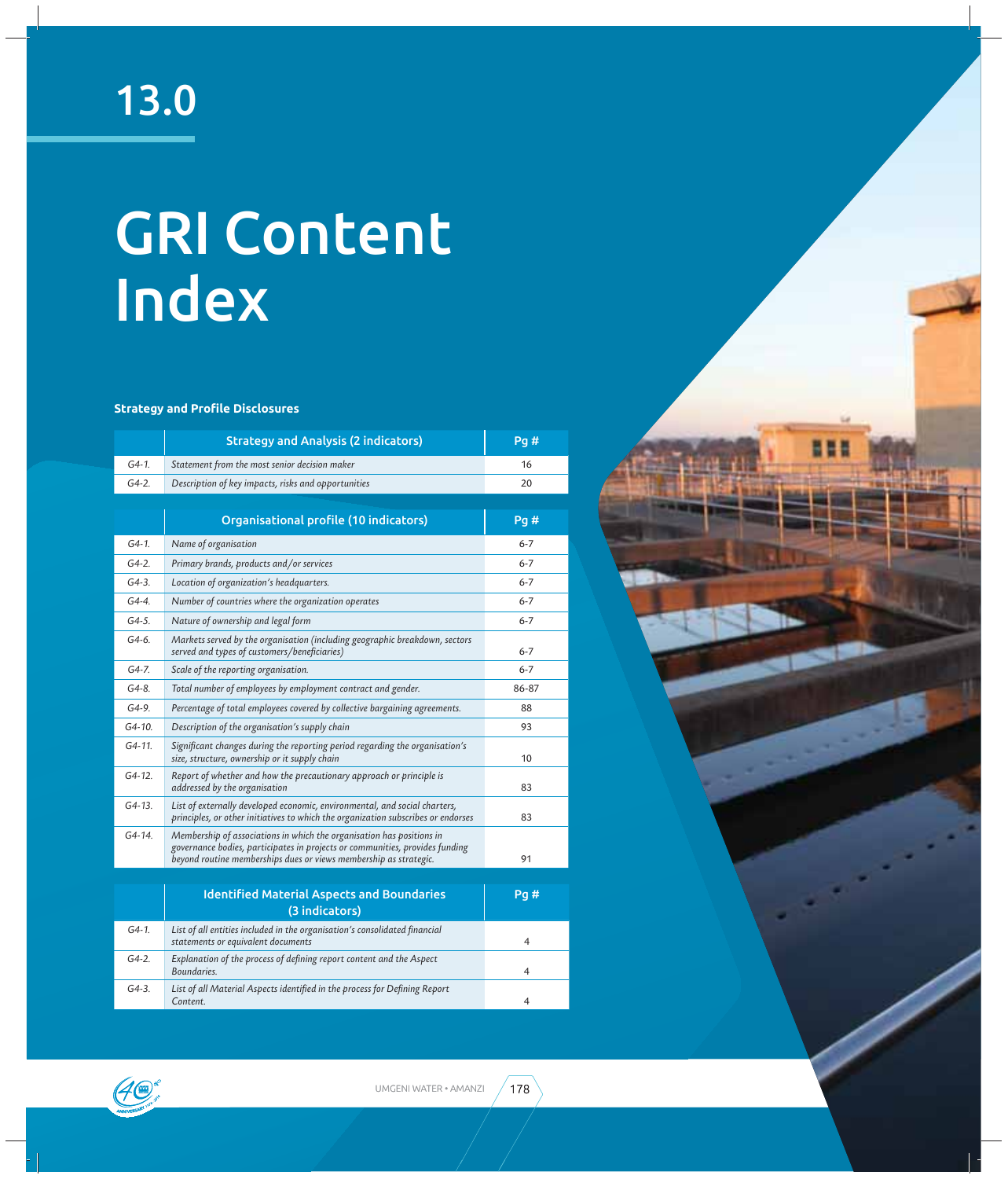# **Strategy and ProƬ le Disclosures**

|            | <b>Stakeholder Engagement (4 indicators)</b>                                                                                                                                                                                                                               | Pg# |
|------------|----------------------------------------------------------------------------------------------------------------------------------------------------------------------------------------------------------------------------------------------------------------------------|-----|
| G4-24.     | List of stakeholder groups engaged by the organisation                                                                                                                                                                                                                     | 42  |
| $G4 - 25.$ | Basis for identification and selection of stakeholder with whom to engage                                                                                                                                                                                                  | 44  |
| G4-26.     | Report the organisation's approach to stakeholder engagement, including frequency of engagement by type and by stakeholder group, and an<br>indication of whether any of the engagement was undertaken specifically as part of the report preparation process.             | 44  |
| G4-27.     | Key topics and concerns that have been raised through stakeholder engagements, and how the organisation has responded to those key topics<br>and concerns, including through its reporting. Report the stakeholder groups that raised each of the key topics and concerns. | 44  |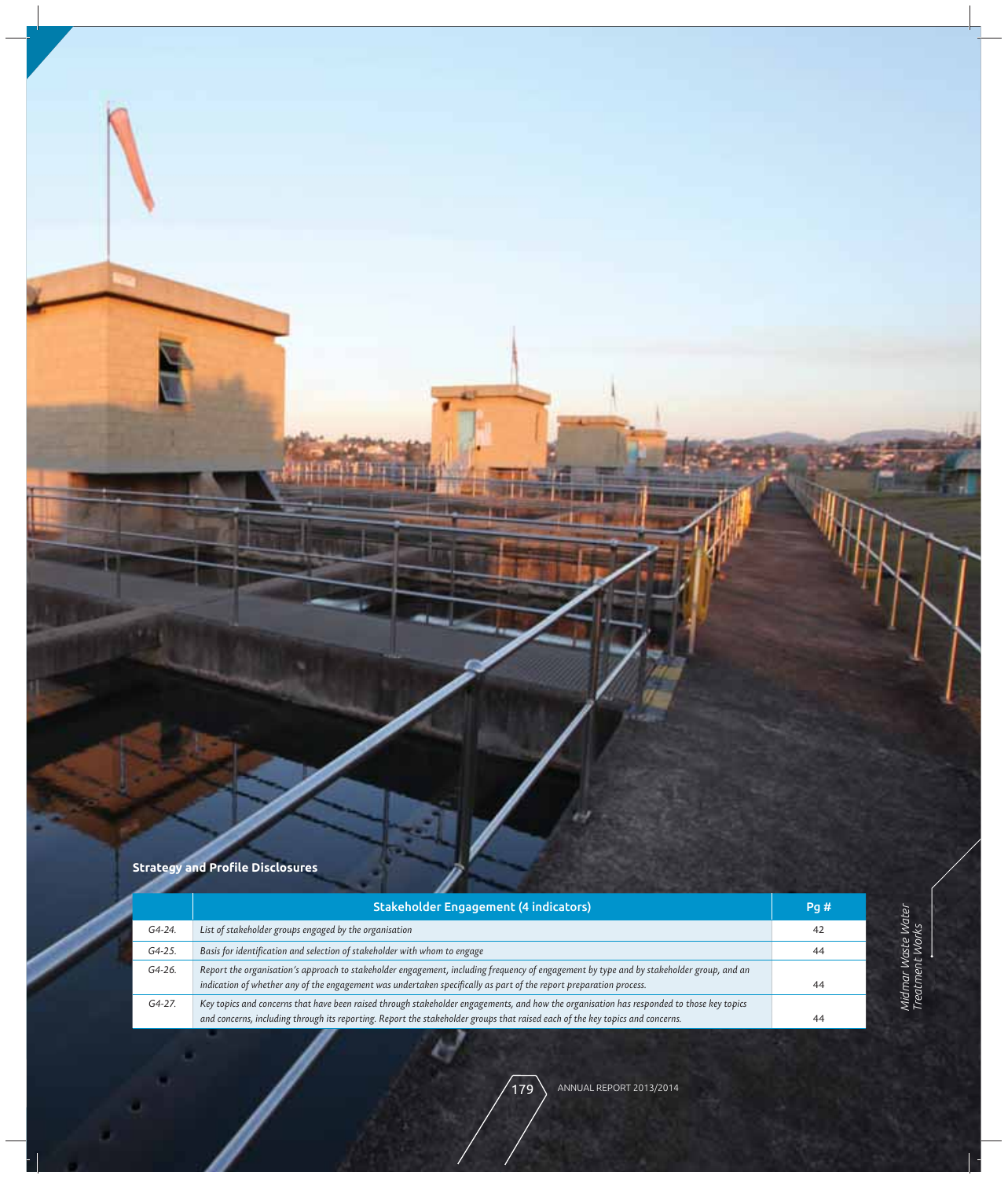# **Strategy and ProƬ le Disclosures**

|            | Report profile (6 indicators)                                                                                                                                                                                                                                                                  | Pq# |
|------------|------------------------------------------------------------------------------------------------------------------------------------------------------------------------------------------------------------------------------------------------------------------------------------------------|-----|
| G4-28.     | Reporting period for information provided                                                                                                                                                                                                                                                      |     |
| G4-29.     | Date of most recent previous report                                                                                                                                                                                                                                                            |     |
| G4-30.     | Reporting cycle                                                                                                                                                                                                                                                                                |     |
| G4-31.     | Contact point for questions regarding the report or its contents                                                                                                                                                                                                                               |     |
| $G4 - 32.$ | Report an "in accordance" option that the organisation has chosen.                                                                                                                                                                                                                             |     |
| G4-33.     | Assurance - Policy and current practice with regard to seeking external assurance for the report, if not included in an assurance report, explain<br>the scope and basis of any external assurance provided. Also explain the relationship between the organisation and the assurance provider |     |

|            | Governance (21 indicators)                                                                                                                                                                                                                                                                                                                        | Pg#        |
|------------|---------------------------------------------------------------------------------------------------------------------------------------------------------------------------------------------------------------------------------------------------------------------------------------------------------------------------------------------------|------------|
| G4-34.     | Governance structure of the organisation, including committees under the highest governance body and responsibilities in decision-making on<br>economic, environmental and social impacts.                                                                                                                                                        | 30         |
| G4-35.     | Process for delegating authority for economic, environmental and social topics from the highest governance body to senior executives and<br>other employees.                                                                                                                                                                                      | 30         |
| G4-36.     | Report whether the organisation has appointed an executive-level position or positions with responsibility for economic, environmental and social<br>topics, and whether post holders report directly to the highest governance body                                                                                                              | 30         |
| G4-37.     | Processes for consultation between stakeholders and the highest governance body on economic, environmental and social topics. If consultation is<br>delegated, describe to whom and feedback processes to the highest governance body.                                                                                                            | 30         |
| G4-38.     | Composition of the highest governance body by independence, tenure on the governance body, number and nature of other significant positions<br>and commitments, gender, membership of under-represented social groups, competences, and stakeholder representation.                                                                               | 30         |
| G4-39.     | Report whether the Chair of the highest governance body is also an executive officer (and, if so, his/her function within the organisation's<br>management and the reasons for this arrangement).                                                                                                                                                 | 30         |
| G4-40.     | Nomination and selection processes for the highest governance body and its committees and the criteria used for nominating and selecting the<br>highest governance body members including where and how diversity, independence experience and expertise are considered, and the extent of<br>involvement of stakeholders including shareholders. | 30         |
| G4-41.     | Processes in place for the highest governance body to ensure conflicts of interest are avoided and managed.                                                                                                                                                                                                                                       | 30         |
| G4-42.     | The highest governance body's and senior executives' roles in the development, approval and updating of the organisation's purpose, value or<br>mission statements, strategies, policies, and goals related to economic, environmental and social impacts.                                                                                        | 30         |
| $G4 - 43.$ | Measures taken to develop and enhance the highest governance body's collective knowledge of economic, environmental and social topics.                                                                                                                                                                                                            | 30         |
| G4-44.     | Processes in place for evaluation of the highest governance body's performance with respect to governance of economic, environmental and social<br>topics. Report whether such evaluation is independent or not, and its frequency. Report whether such evaluation is a self-assessment.                                                          | 30         |
| G4-45.     | The highest governance body's role in identification and management of economic, environmental and social impacts, risks and opportunities.<br>Include the highest governance body's role in the implementation of due diligence processes.                                                                                                       | 30         |
| G4-46.     | The highest governance body's role in reviewing the effectiveness of the organisation's risk management processes for economic, environmental<br>and social topics.                                                                                                                                                                               | 30         |
| G4-47.     | The frequency of the highest governance body's review of economic, environmental and social impacts, risks and opportunities.                                                                                                                                                                                                                     | 30         |
| G4-48.     | Report the highest committee or position that formally reviews and approves the organisation's sustainability report and ensures that all<br>material aspects are covered.                                                                                                                                                                        | 30         |
| G4-49.     | Report the process for communicating critical concerns to the highest governance body.                                                                                                                                                                                                                                                            | 30         |
| G4-50.     | Report the nature and total number of critical concerns that were communicated to the highest governance body and the mechanism(s) used to<br>address and resolve them.                                                                                                                                                                           | 30         |
| G4-51.     | Remuneration policies for the highest governance body and senior executives.                                                                                                                                                                                                                                                                      | 30 and 125 |
| G4-52.     | Report the process for determining remuneration. Report whether remuneration consultants are involved in determining remuneration and<br>whether they are independent of management. Report any other relationships which the remuneration consultants have with the organisation.                                                                | 30 and 125 |

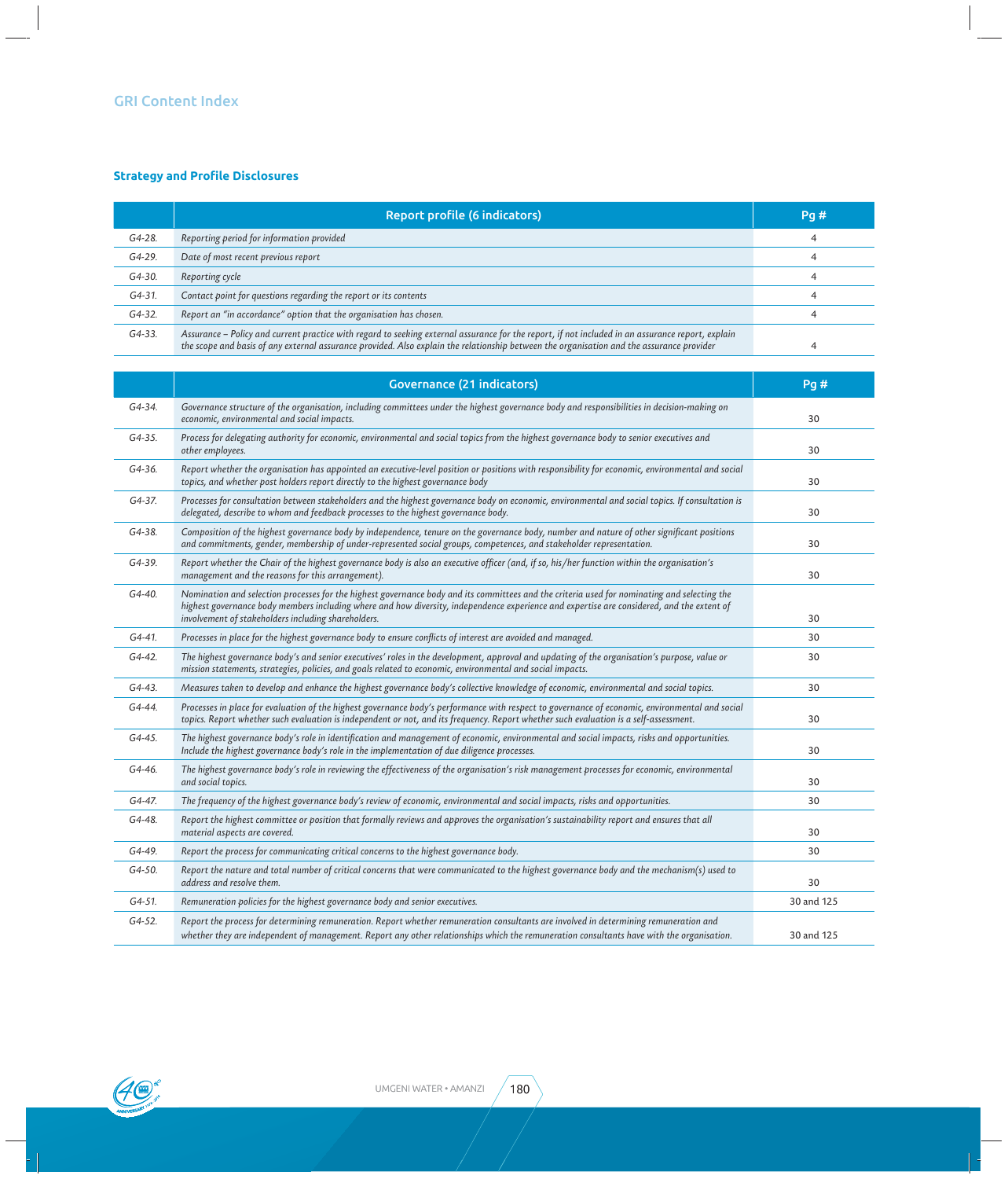| $G4 - 53.$ | Report how stakeholders' views are sought and taken into account regarding remuneration, including the results of votes on remuneration policies<br>and proposals, if applicable.                                                                                                       | 30 and 125 |
|------------|-----------------------------------------------------------------------------------------------------------------------------------------------------------------------------------------------------------------------------------------------------------------------------------------|------------|
| G4-54.     | Report the ratio of the annual total compensation of the organisation's highest-paid individual in each country of significant operations to the<br>medial annual total compensation for all employees (excluding the highest-paid individual) in the same country.                     | 92         |
| G4-55.     | Report the ratio of percentage increase in annual total compensation for the organisation's highest-paid individual in each country of significant<br>operations to the medial annual total compensation for all employees (excluding the highest-paid individual) in the same country. | 123        |
|            |                                                                                                                                                                                                                                                                                         |            |
|            | <b>Ethics and Integrity</b>                                                                                                                                                                                                                                                             | Pq#        |
| G4-56.     | Description of the organisation's values, principles, standards and norms of behaviour such as codes of conduct and codes of ethics.                                                                                                                                                    | 34-35      |
| G4-57.     | Internal and external mechanisms for seeking advice on ethical and lawful behaviour, and matters related to organisational integrity, such as<br>helplines or advice lines.                                                                                                             | 34-35      |
| G4-58.     | Internal and external mechanisms for reporting concerns about unethical or unlawful behaviour, and matters related to organisational integrity,<br>such as escalation through line management, whistleblowing mechanisms or hotlines.                                                   | 34-35      |
|            |                                                                                                                                                                                                                                                                                         |            |
|            | <b>Disclosures on Management Approach</b>                                                                                                                                                                                                                                               | Pg#        |
| G4-DMA     | Report why the Aspect is material. Report the impacts that make this Aspect material.                                                                                                                                                                                                   | 4          |
| G4-DMA     | Report how the organisation manages the material Aspect or its impacts.                                                                                                                                                                                                                 | 4          |
| G4-DMA     | Report the evaluation of the management approach, including the mechanisms for evaluating the effectiveness of the management approach;<br>results of the evaluation of the management approach and any related adjustments to the management approach.                                 | 4          |

#### **Economic Indicators**

|          | Economic Performance, including Market Presence and Indirect Economic Aspects                                                                                                                                                   | Pq#       |
|----------|---------------------------------------------------------------------------------------------------------------------------------------------------------------------------------------------------------------------------------|-----------|
| $G4-EC1$ | Direct economic value generated and distributed, including revenues, operating costs, employee compensation, donations and other community<br>investments, retained earnings, and payments to capital providers and governments | 117       |
| $G4-EC2$ | Financial implications and other risks and opportunities for the organisation's activities due to climate change                                                                                                                | 75 and 99 |
| $G4-EC3$ | Coverage of the organisation's defined benefit plan obligations                                                                                                                                                                 | 163       |
| G4-EC4   | Financial assistance received from government                                                                                                                                                                                   | 112       |
| $G4-EC5$ | Ratios of standard entry level wage compared to local minimum wage at significant locations of operation.                                                                                                                       | 92        |
| $G4-EC6$ | Proportion of senior management hired form the local community at locations of significant operation                                                                                                                            | 92        |
| G4-EC7   | Development and impact of infrastructure investments and services supported.                                                                                                                                                    | 70        |
| $G4-EC8$ | Significant indirect economic impacts, including the extent of impacts.                                                                                                                                                         | 70        |
| $G4-EC9$ | Proportion of spending on local suppliers at significant locations of operation.                                                                                                                                                | 70        |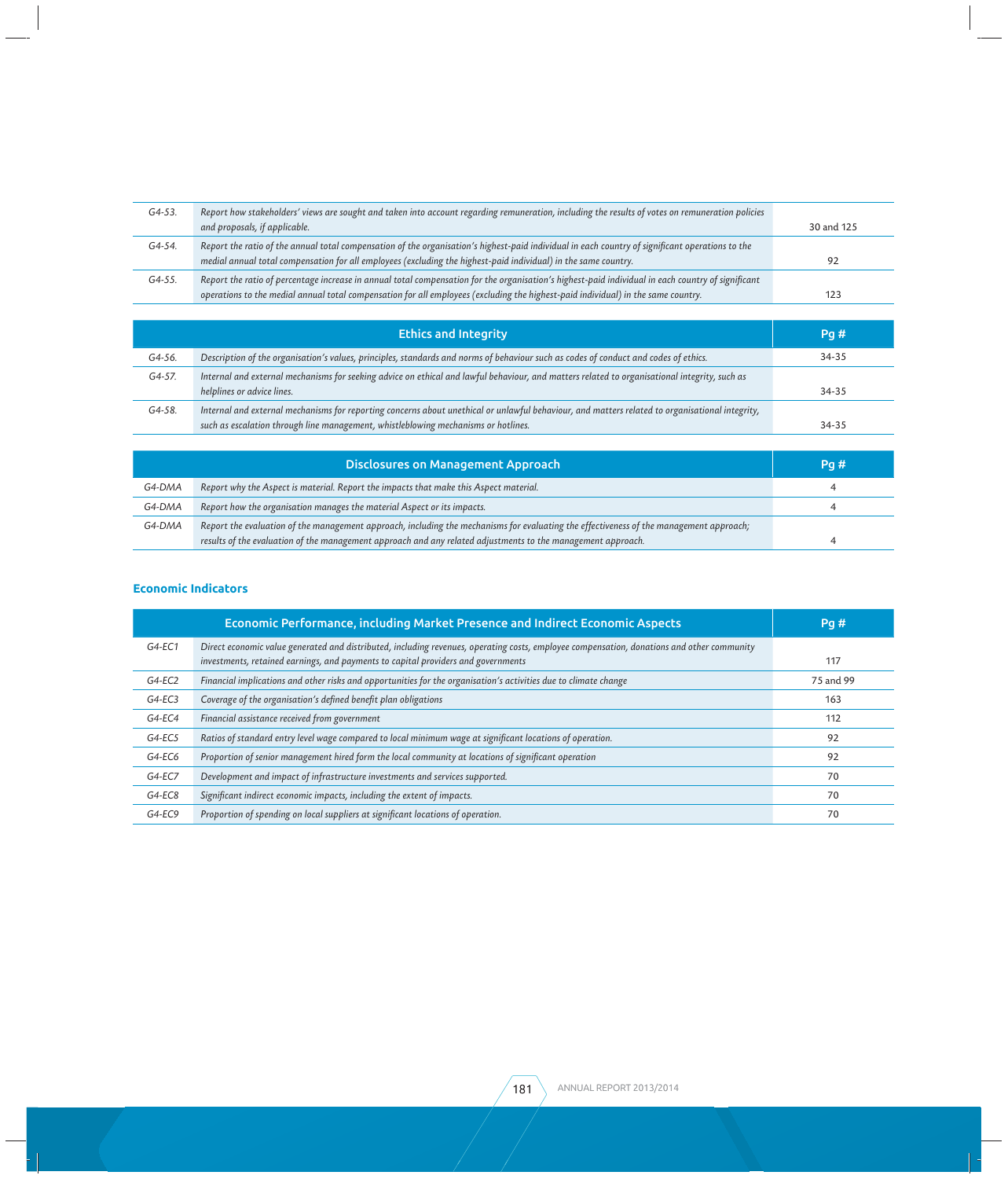# **Environmental Indicators**

| Environmental Performance, including Materials, Energy, Water, Biodiversity, Emissions, Effluent & Waste,<br><b>Compliance and Transport</b> |                                                                                                                                                                                | Pg#   |
|----------------------------------------------------------------------------------------------------------------------------------------------|--------------------------------------------------------------------------------------------------------------------------------------------------------------------------------|-------|
| G4-EN1                                                                                                                                       | Materials used by weight or volume                                                                                                                                             | 78    |
| G4-EN2                                                                                                                                       | Percentage of materials used that are recycled input materials                                                                                                                 | 78    |
| G4-EN3                                                                                                                                       | Energy consumption within the organisation                                                                                                                                     | 78    |
| G4-EN6                                                                                                                                       | Reduction of energy consumption                                                                                                                                                | 78    |
| G4-EN7                                                                                                                                       | Reductions in energy requirements of products and services.                                                                                                                    | 78    |
| G4-EN8                                                                                                                                       | Total water withdrawal by source                                                                                                                                               | 75    |
| G4-EN9                                                                                                                                       | Water sources significantly affected by withdrawal of water.                                                                                                                   | 78    |
| G4-EN10                                                                                                                                      | Percentage and total volume of water recycled and reused.                                                                                                                      | 79-80 |
| G4-EN11                                                                                                                                      | Operational sites owned, leased, managed in, or adjacent to, protected areas and areas outside of high biodiversity value outside protected areas.                             | 79-80 |
| G4-EN12                                                                                                                                      | Description of significant impacts of activities, products, and services on biodiversity in protected areas and areas of high biodiversity value<br>outside protected areas.   | 82-83 |
| G4-EN13                                                                                                                                      | Habitats protected or restored.                                                                                                                                                | 82-83 |
| G4-EN15                                                                                                                                      | Direct Greenhouse gas (GHG) Emissions (Scope 1)                                                                                                                                | 79    |
| G4-EN16                                                                                                                                      | Energy indirect Greenhouse (GHG) Emissions (Scope 2)                                                                                                                           | 79    |
| G4-EN17                                                                                                                                      | Other indirect Greenhouse (GHG) Emissions (Scope 3)                                                                                                                            | 79    |
| G4-EN18                                                                                                                                      | Greenhouse (GHG) Emissions intensity                                                                                                                                           | 79    |
| G4-EN19                                                                                                                                      | Reduction of Greenhouse (GHG) Emissions                                                                                                                                        | 79    |
| G4-EN22                                                                                                                                      | Total water discharge by quality and destination                                                                                                                               | 40    |
| G4-EN23                                                                                                                                      | Total weight of waste by type and disposal method                                                                                                                              | 80    |
| G4-EN24                                                                                                                                      | Total number and volume of significant spills                                                                                                                                  | 82    |
| G4-EN26                                                                                                                                      | Identity, size, protected status, and biodiversity value of water bodies and related habitats significantly affected by the organisation's discharges<br>or water and runoff.  | 82-83 |
| G4-EN27                                                                                                                                      | Extent of impact mitigation of environmental impacts or products and services.                                                                                                 | 82-83 |
| G4-EN30                                                                                                                                      | Significant environmental impacts of transporting products and other goods and materials used for the organization's operations, and<br>transporting members of the workforce. | 82-83 |
| G4-EN31                                                                                                                                      | Total environmental protection expenditures and investments by type.                                                                                                           | 82-83 |
| G4-EN32                                                                                                                                      | Percentage of new suppliers that were screened using environmental criteria.                                                                                                   | 93    |
| G4-EN34                                                                                                                                      | Number of total grievances about environmental impacts filed, addressed, and resolved through formal grievance mechanisms                                                      | 82-83 |

# **Social Indicators – Human Rights**

| Human Rights Performance, including Strategy & Management, Non-discrimination, Freedom of Association,<br><b>Child Labour and Forced Labour</b> |                                                                                                                                                                                                          | Pa# |
|-------------------------------------------------------------------------------------------------------------------------------------------------|----------------------------------------------------------------------------------------------------------------------------------------------------------------------------------------------------------|-----|
| G4-HR1                                                                                                                                          | Percentage and total number of significant investment agreements and contracts that include clauses incorporating human rights concerns or<br>that have undergone human rights screening                 | 93  |
| $G4-HR2$                                                                                                                                        | Total hours of employee training on policies and procedures concerning aspects of human rights that are relevant to operations, including the<br>percentage of employees trained.                        | 93  |
| $G4-HR3$                                                                                                                                        | Total number on incidents of discrimination and corrective action taken                                                                                                                                  | 93  |
| G4-HR4                                                                                                                                          | Operations and suppliers identified in which the right to exercise freedom of association and collective bargaining may be violated or at significant<br>risk, and actions taken to support these rights | 93  |
| G4-HR5                                                                                                                                          | Operations and suppliers identified as having significant risk for incidents of child labour and measures taken to contribute to the effective<br>abolition of child labour                              | 93  |